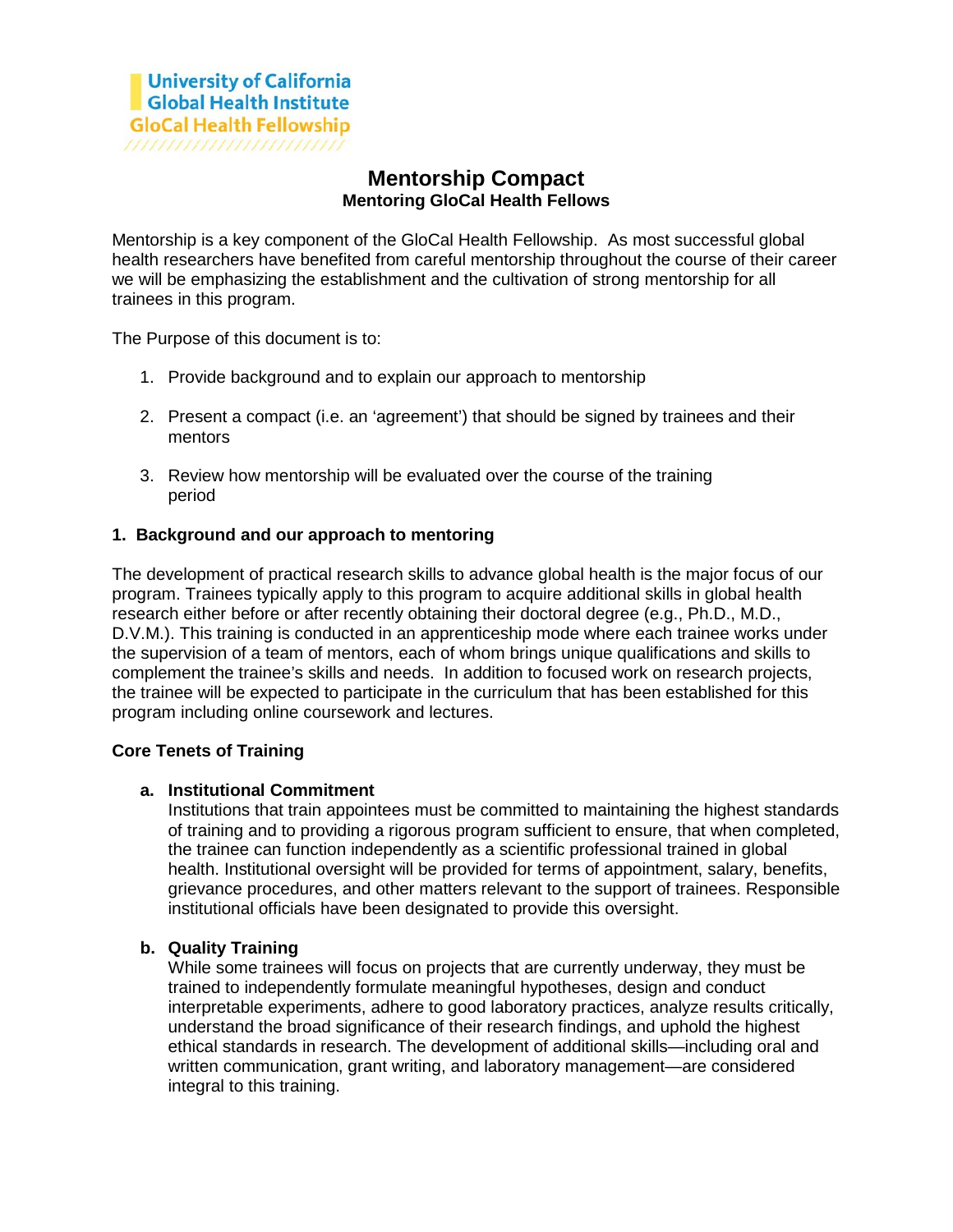#### **c. Making good mentorship happen**

Effective mentoring is critical for trainees and requires that a primary mentor dedicate substantial time to ensure personal and professional development. A good mentor builds a relationship with the trainee that is characterized by mutual respect and understanding. Attributes of a good mentor include being approachable, available, and willing to share his/her knowledge; listening effectively; providing encouragement and constructive criticism; and offering expertise and guidance.

Each GloCal trainee will have a mentorship team consisting of at least 3 individuals who bring different, but complementary, strengths to the team and include individuals from the U.S. and international institutions. Each GloCal fellow will have at least one UC faculty mentor, one faculty mentor at his/her international site, and one "trans" mentor who is a senior investigator from a different field of expertise and/or different geographic location than the fellow. One of these will serve as the fellow's primary mentor; the primary mentor will have the closest supervisory contact with the trainee and will ideally be in contact with the trainee weekly (minimum of twice per month). The primary mentor or another designated member of the mentoring team will also be responsible for convening a monthly conference call of the mentorship team to discuss the trainee's progress towards meeting project and curricular goals. Each mentorship team member will be expected to assist the trainee with the training program as well as to engage in exploratory conversations regarding career guidance. Some desirable attributes of trainees and mentors are listed below.

#### **Desirable Attributes of the Trainee**

- Takes greater responsibility in setting the agenda over time
- Seeks to initiate new ideas
- Respectful of mentor's time and availability
- Communicates concerns with mentor
- Provides status of activities and projects
- Accepts new challenges
- Seeks feedback and takes responsibility to give feedback to mentor
- Knows personal limits and when to ask for help
- Reassesses goals over time
- Doesn't overstep boundaries (e.g., overuse of time, dependency on mentor for answers)

#### **Desirable Attributes of the Mentor**

- Goal oriented
- Credible with special knowledge or expertise
- Inspires excellence
- Reveals aspects of their own personal journey
- Honest and thoughtful
- Trustworthy, reliable and committed
- Develops skills at time management in their trainees
- Promotes information management
- Enables trainees to navigate the professional community
- Promotes independence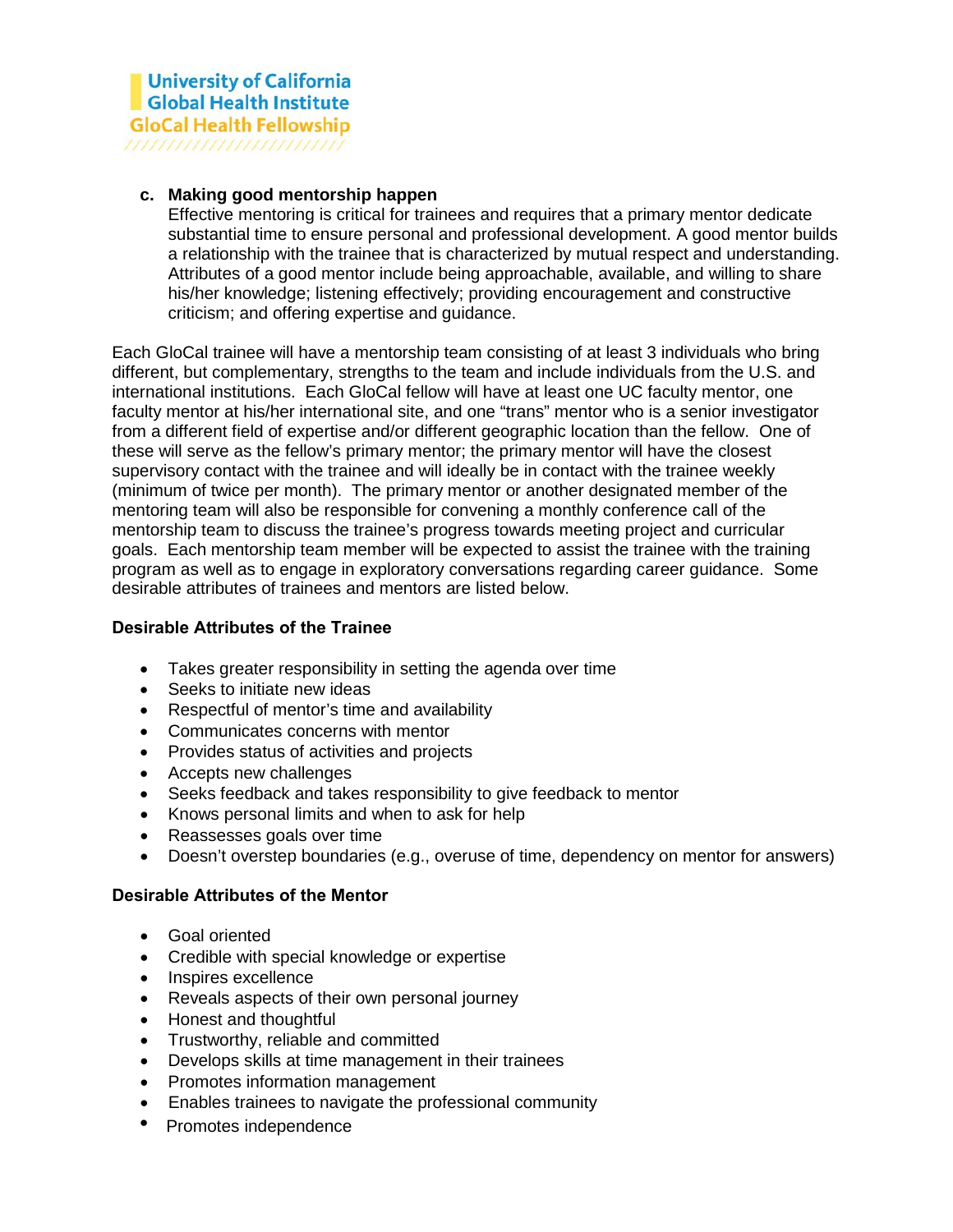## **2. UCGHI GloCal Health Fellowship Consortium Mentorship Compact**

This compact was adopted from the *AAMC Compact Between Postdoctoral Appointees and their Mentors*. Mentors [and trainees agree](https://www.aamc.org/initiatives/postdoccompact) to the following principles:

## **Commitments of GloCal Health Fellow**

- I will develop a mutually defined research project with my mentor that includes welldefined goals and timelines.
- I will perform my research activities conscientiously, maintain good research records, and catalog and maintain all tangible research materials that result from the research project.
- I will respect all ethical standards when conducting my research including compliance with all institutional and governmental regulations as they relate to responsible conduct of research, privacy and human subjects research, animal care and use, laboratory safety, and use of radioisotopes. I recognize that this commitment includes asking for guidance when presented with ethical or compliance uncertainties and reporting on breeches of ethical or compliance standards by me and/or others.
- I will show respect for and will work collegially with my coworkers, support staff, and other individuals with whom I interact.
- I will endeavor to assume progressive responsibility and management of my research project(s) as it matures. I recognize that assuming responsibility for the conduct of research projects is a critical step on the path to independence.
- I will meet regularly (i.e. at least twice each month) with my Primary Mentor and participate in monthly conference calls with my Mentoring Team.
- I will seek regular feedback on my performance and ask for a formal evaluation at least twice during the year.
- I will have open and timely discussions with my mentor concerning the dissemination of research findings and the distribution of research materials to third parties.
- I recognize that I have embarked on a career requiring "lifelong learning." To meet this obligation I must stay abreast of the latest developments in my specialized field through reading the literature, regular attendance at relevant seminar series, and attendance at scientific meetings.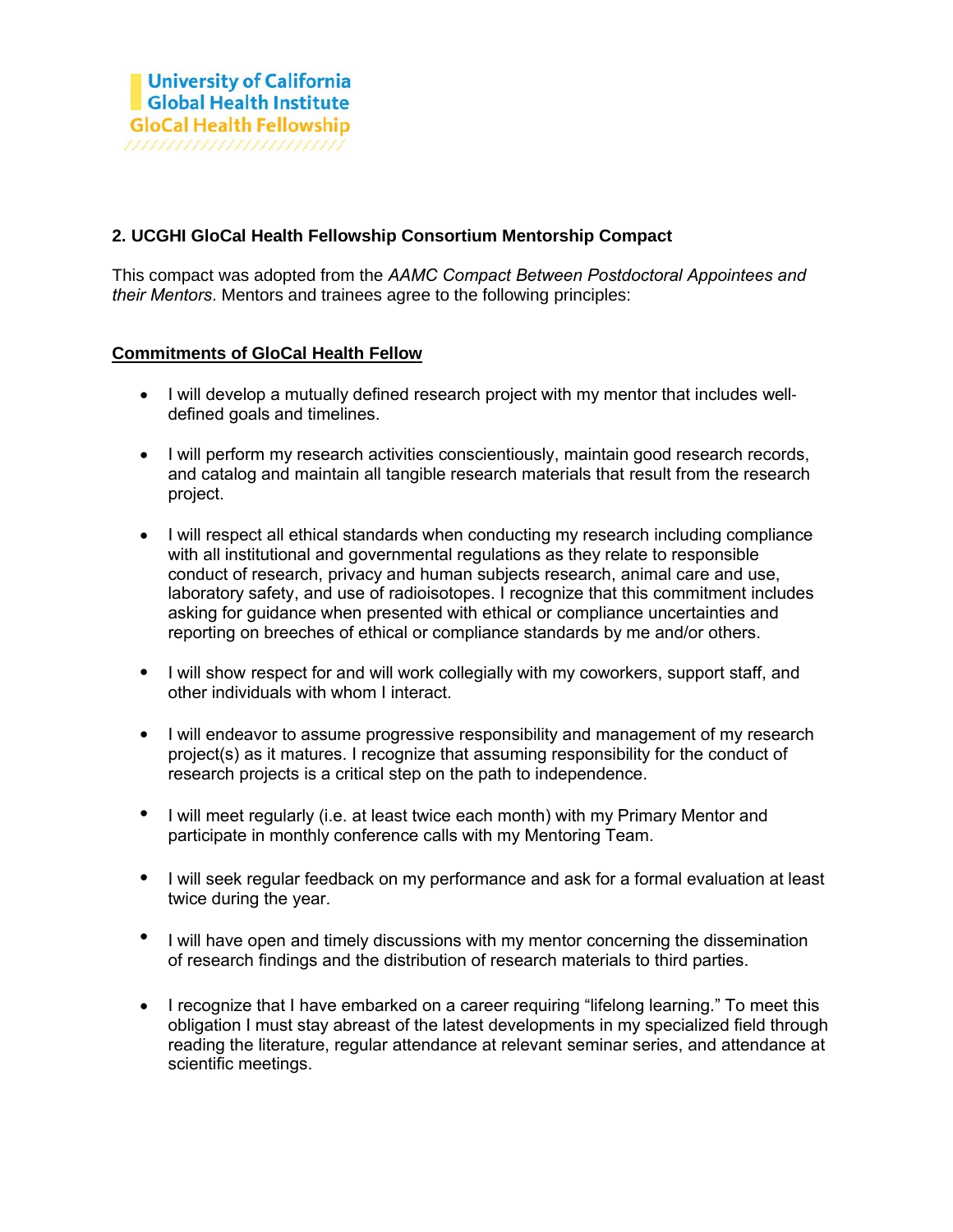- I acknowledge that I have the primary responsibility for the development of my own career. I recognize that I must take a realistic look at career opportunities and follow a path that matches my individual skills, values, and interests.
- I will complete the curriculum that has been established by the GloCal Health Fellowship Consortium including online courses and the online lecture series.
- I will actively seek opportunities outside the research project (e.g. professional development seminars and workshops in oral communication, scientific writing, and teaching) to develop the full set of professional skills necessary to be successful for my chosen career.
- At the end of my appointment, in accordance with institutional policy, I will leave behind all original notebooks, computerized files, and tangible research materials so that other individuals can carry on related research. I will also work with my mentor to submit the research results for publication in a timely manner. I can make copies of my notebooks and computerized files, and have access to tangible research materials, which I helped to generate during my fellowship appointment according to institutional policy.

## **Commitments of Mentors**

- I will serve on the Mentorship team and work with other members of the team to achieve collective goals.
- I acknowledge that this training period is a time of advanced training intended to develop the skills needed to promote the career of the global health fellow.
- I will ensure that a mutually agreed upon set of expectations and goals are in place at the outset of the postdoctoral training period, and I will work with the trainee to create an individual career development plan.
- I will strive to maintain a relationship with the trainee, which is based on trust and mutual respect. I acknowledge that open communication and periodic formal performance reviews, conducted at least annually, will help ensure that the expectations of both parties are met.
- I will promote all ethical standards for conducting research including compliance with all institutional and governmental regulations as they relate to responsible conduct in research, privacy and human subjects research, animal care and use, laboratory safety, and use of radioisotopes. I will clearly define expectations for conduct of research in my lab and make myself available to discuss ethical concerns as they arise.
- I will ensure the trainee has sufficient opportunities to acquire the skills necessary to become an expert in an agreed upon area of investigation.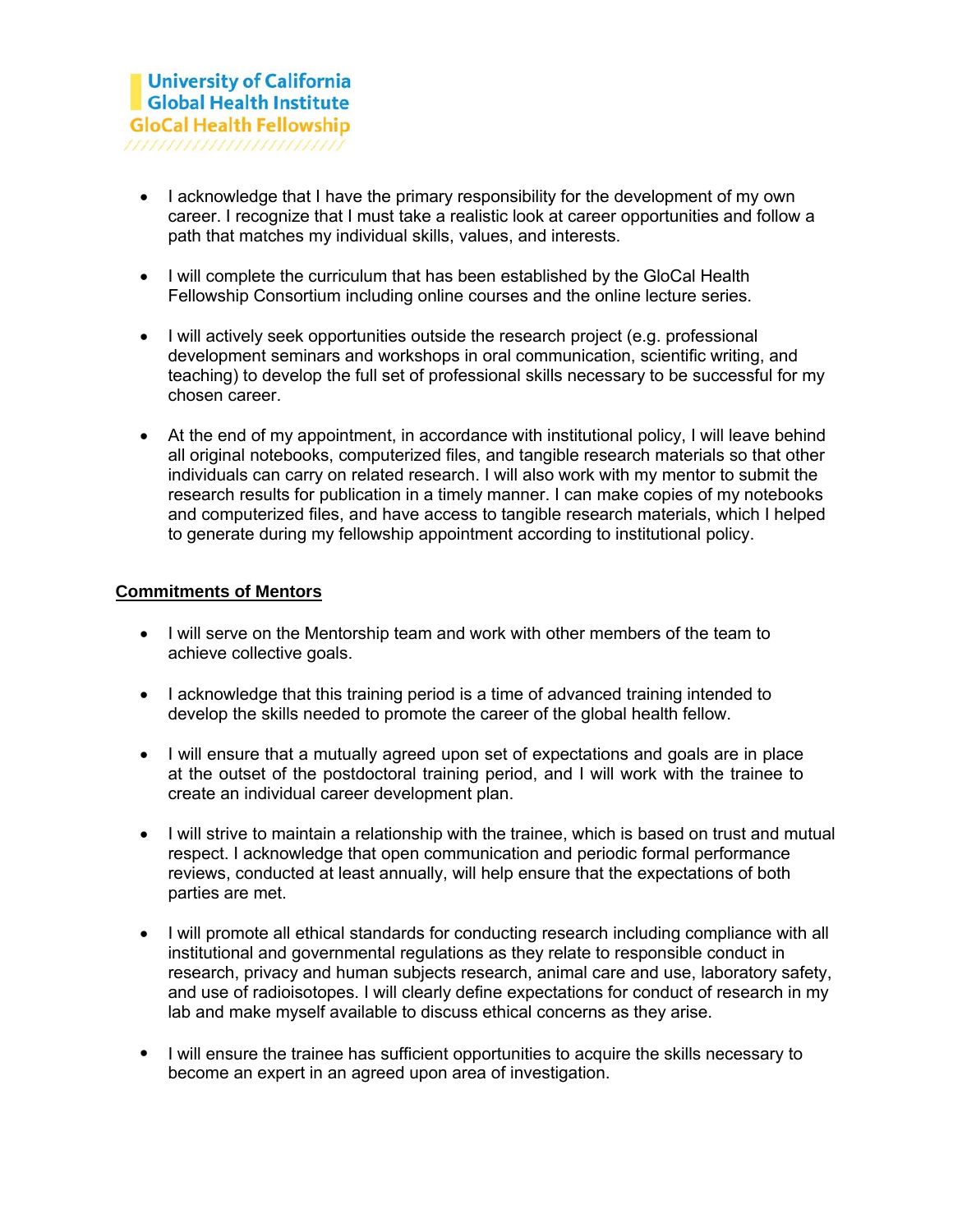- I will provide the appointee with the required guidance and mentoring, and will seek the assistance of other faculty and departmental/institutional resources when necessary. (Primary mentor will be meeting with trainee at least twice each month; the mentoring team will convene by conference call monthly). Although I am expected to provide guidance and education in technical areas, I recognize that I must also educate the trainee by example and by providing access to formal opportunities/programs in complementary areas necessary for a successful career.
- I will provide a training environment that is suited to the individual needs of the trainee in order to ensure his/her personal and professional growth. I will encourage a progressive increase in the level of responsibility and independence to facilitate the transition to a fully independent career.
- <sup>I</sup> will encourage the interaction of the trainee with colleagues and scientists both intraand extramurally and encourage the trainee's attendance at professional meetings to network and present research findings.
- I will ensure the research performed by the trainee is submitted for publication in a timely manner and that she/he receives appropriate credit for the work she/he performs. I will acknowledge her/his contribution to the development of any intellectual property and will clearly define future access to tangible research materials according to institutional policy.
- I recognize there are multiple career options available for a trainee and will provide assistance in exploring appropriate options.
- I will commit to being a supportive colleague to the trainee as she/he transitions to the next stage of her/his career and to the extent possible, throughout their professional life. I recognize the role of a mentor continues after the formal training period.

## **3. Evaluation of Mentorship**

Providing evidence on the quality of our mentorship is a major goal of the GloCal Health Fellowship. A checklist for mentorship (see below) will be submitted as part of the mentorship compact at this time and reviewed again at 6 months when a formal mid‐ fellowship evaluation is submitted by each mentor for each trainee.

The trainee will also evaluate the mentorship he/she is receiving as part of his/her midpoint and final fellowship self‐appraisals.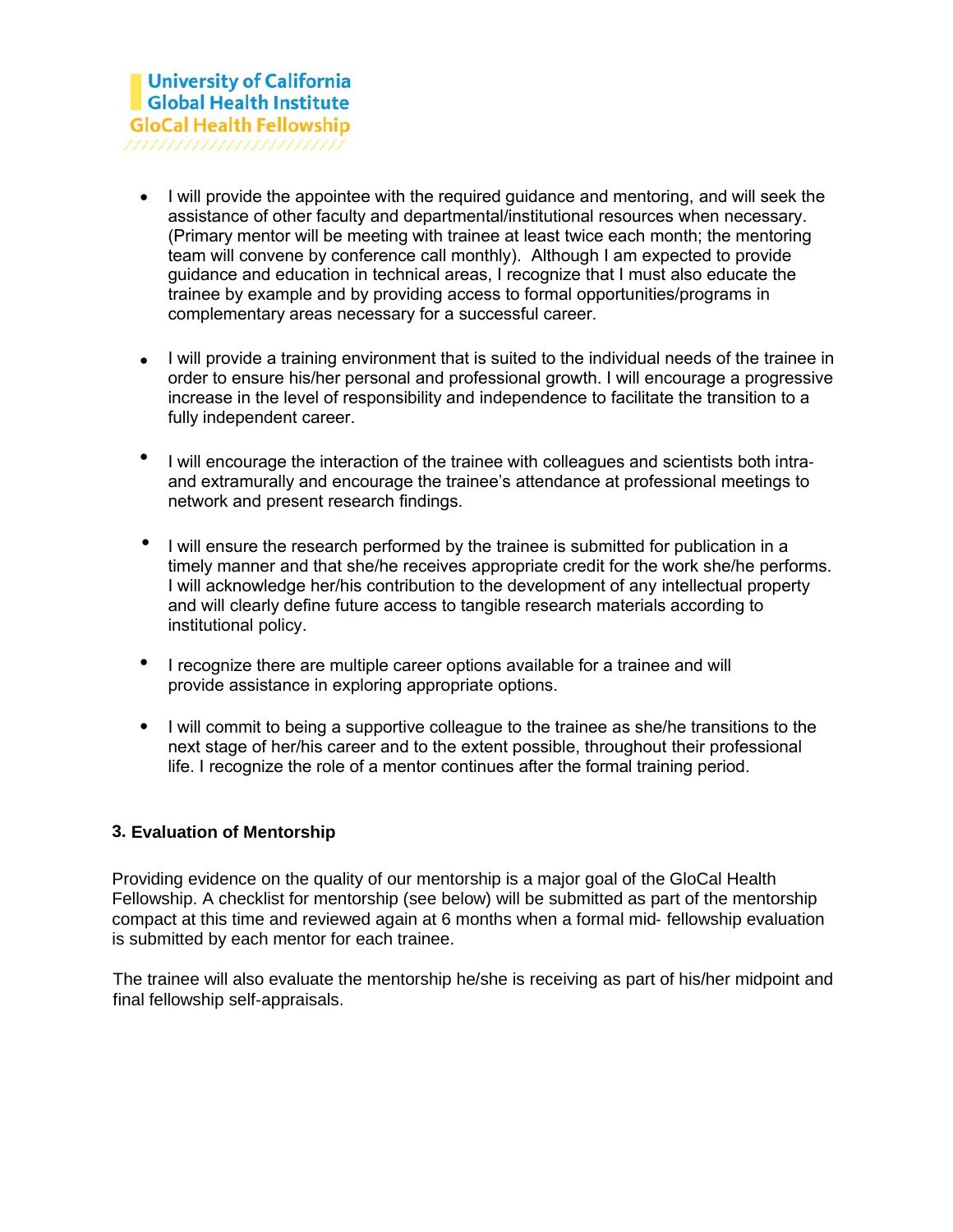

#### **MENTORSHIP CHECKLIST**

#### **Project Elements**

Mentorship Compact is signed.

We have established clear goals for the trainee during the fellowship. They are:

- o Goal 1:
- o Goal 2:
- o Goal 3:

We have established a clear timeline for delivery on these goals

o The timeline is attached to this document.

A budget has been created and reviewed by the mentoring team.

- o The budget is attached to this document.
- $\circ$  The primary mentor will provide guidance to the fellow regarding spending during the fellowship. (Oversight and final approval of all expenses are mandated by university and sponsor policies.)

There is a clear delineation of tasks, both for the planning phases of the project as well as for the implementation of the project.

There is a specific plan with timeline to obtain IRB approval. Activities to be completed while awaiting IRB approval have been defined.

We have discussed possible outputs from the project (publications, presentations, etc.) and laid out a plan to allocate authorship and presentation opportunities

- o Potential outputs include:
- o Potential Manuscript #1:
- o Potential Manuscript #2:
- o Potential Presentation Topics / Venues / Dates:

#### **Mentorship Elements**

We have agreed on a schedule of meetings over the course of the training year.

- o I will meet with my Primary Mentor (at least twice a month) on:
- o The process for scheduling monthly conference calls will all members of the mentoring team will be:

We have discussed communication preferences between meetings.

o Ideal frequency:

(e.g., email, Skype, text, phone)

o Ideal content $\circ$  Ideal mode(s):

(e.g., updates, pointed questions, etc.)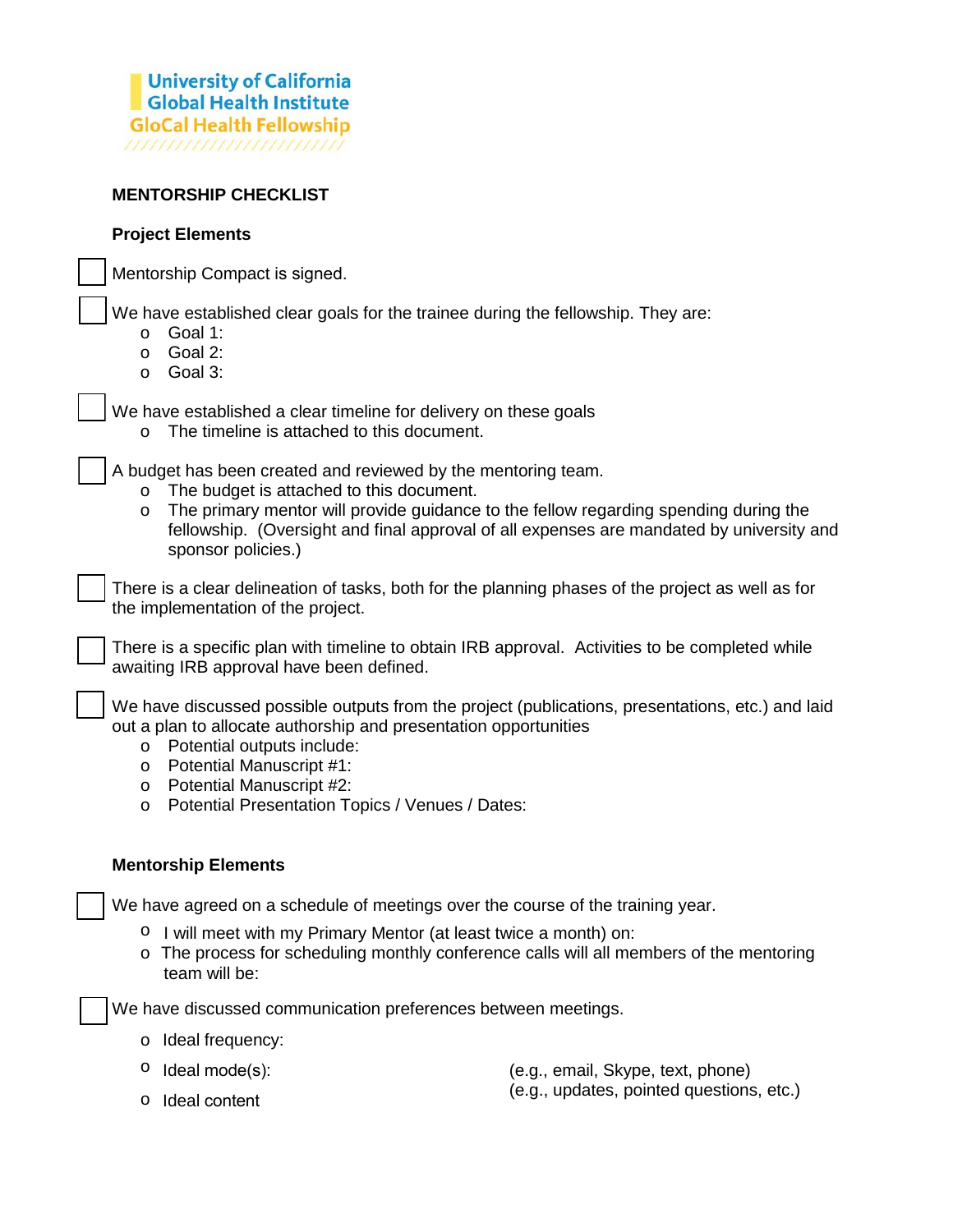# University of California<br>Global Health Institute GloCal Health Fellowship

| We have discussed expected turn-around times on tasks and document review.<br>We will provide feedback to one another on specific documents within<br>days<br>$\circ$                                                                                                                                                                               |
|-----------------------------------------------------------------------------------------------------------------------------------------------------------------------------------------------------------------------------------------------------------------------------------------------------------------------------------------------------|
| We have discussed how the trainee should respond if the mentor is slow to respond.<br>Trainee has mentor's instruction to:<br>$\circ$                                                                                                                                                                                                               |
| We have discussed how mentor should respond if the trainee is slow to respond.<br>Mentor has trainee's instruction to:<br>$\circ$                                                                                                                                                                                                                   |
| We have discussed the primary role the mentor will fill, and how this may change over the<br>course of the training period.<br>"Do you need more help figuring out what you want or more help trying to figure out how<br>$\circ$<br>to get what you want?"<br>"Are you looking for exploration, critique, direction, or reaffirmation?"<br>$\circ$ |
| We have identified a process for evaluation of the mentor and of the trainee.<br>That process will be:<br>$\circ$<br>We have identified the frequency of evaluation (at least twice a year)<br>$\circ$<br>That frequency will be:<br>$\circ$                                                                                                        |
| We have identified a process for both parties, mentor and mentee, to express concerns with the<br>relationship, if any should arise.<br>That process will be:<br>$\circ$                                                                                                                                                                            |
| We have discussed how much time will be dedicated to project tasks versus overall career<br>guidance and learning processes.                                                                                                                                                                                                                        |